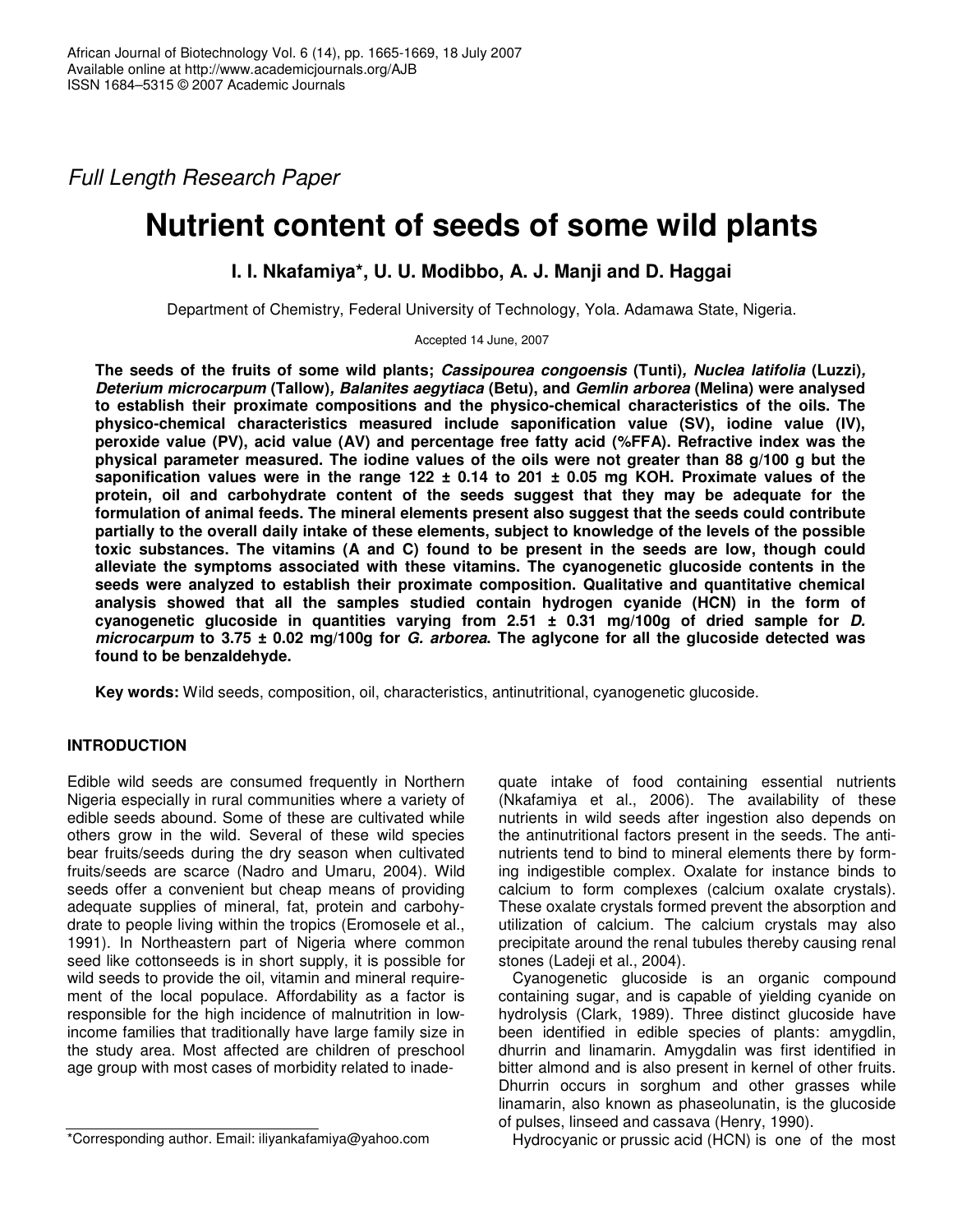|                        | <b>SV</b>      | IV            | PV             | AV              | $%$ FFA         | RI               |
|------------------------|----------------|---------------|----------------|-----------------|-----------------|------------------|
| Seed oils              | (mg KOH)       | (g/100g)      | (mEq/kg)       | (mqKOH/q)       | as oleic acid   | $(20^{\circ}C)$  |
| Cassipourea congoensis | $189 + 0.02$   | $81 \pm 0.11$ | $3.5 \pm 0.01$ | $0.36 \pm 0.09$ | $0.18 \pm 0.03$ | $1.459 \pm 0.02$ |
| Nuclea latifolia       | $201 \pm 0.05$ | 80±1.12       | 80±1.12        | $0.25 \pm 0.11$ | $0.13 \pm 0.06$ | $1.457 \pm 0.04$ |
| Deterium microcarpum   | $191 \pm 0.12$ | $87+0.05$     | $2.8 + 0.36$   | $0.39 + 0.20$   | $0.20 \pm 0.10$ | 1.460±0.24       |
| Balanites aegytiaca    | $122 + 0.14$   | 70±1.14       | $4.3 \pm 0.16$ | $0.72 \pm 0.36$ | $0.32 \pm 0.18$ | $1.449 \pm 0.45$ |
| Gemlina arboea         | $103 \pm 1.12$ | 72±1.25       | $3.9 \pm 0.19$ | $0.50 \pm 0.51$ | $0.23 \pm 0.26$ | $1.452 \pm 0.17$ |

**Table 1.** Physio-chemical characteristics of seed oils.

Values are means  $\pm$  SD for 3 determinations.

toxic and rapidly act as common poisons; its sodium and potassium salts are only slightly toxic (Clark, 1989). Consumption of food substance containing HCN may cause death within few minutes to 3 h, depending on the concentration consumed in the food (Leiner, 2000). Death has also occurred in young children after eating apricot and other seeds containing cyanogenetic glucoside (Sayre and Kamkal, 2004). The toxic action of HCN is due to the cyanide ion whose toxic properties are shared by all the soluble inorganic cyanide salts present in the samples (Smith et al., 2003).

These plants are mostly found in Sudan-Savanna and Northern region of Nigeria. Of the five plants the fruits from *Cassipourea congoensis, Nuclea latifolia* and *Balanites aegytiaca* are edible while the fruits of the other plants are not known to be edible. The fruits of *C. congoensis* in particular are used as a substitute for tamarind in preparing local pap in Michika Local Government Area of Adamawa State, Nigeria (Nkafamiya et al.*,* 2006). The seeds of these plants are not known to be edible. Yet, they are available in abundance, albeit seasonally and it seems reasonably to assess their nutriational values for utilization as animal feeds and possible for human consumption. Also in view of the poisonous nature of HCN and its prevalence in many edible plant seeds and nuts, the screening of these food substances was therefore considered useful. This paper presents the physico-chemical characteristics, proximate and mineral compositions, vitamins, antinutritional factor and HCN in the form of cyanogenetic glucoside.

#### **MATERIAL AND METHODS**

#### **Collection and treatment of samples**

Dried seeds of the five plants were collected from Nkafamiya Wulla Michika locals Government Area of Adamawa State, Nigeria. They were cleaned to remove dirt, sun-dried for three days and finally ground in an electric mill (National Food Grinder, Model MK308, Japan). It was then passed through a 40 mesh sieve and stored in a refrigerator at 5°C.

#### **Analysis of the samples**

The oil from the seeds of the five plants was soxhlet extracted with petroleum ether  $(40 - 60^{\circ}C)$  and was then characterized by standard method for oil and fat analysis (AOAC, 1980). All reagents used for the analyses were of analytical grades and were not subjected to further purification. Refractive index was measured with an Abbe Refractometer at  $25^{\circ}$ C and corrected to  $20^{\circ}$ C as described by (AOAC, 1980).

Ash, crude lipid, crude fiber and protein were determined by AOAC methods 1980. The carbohydrate content was calculated by difference, that is, 100- (sum of percentages of moisture, ash, protein and lipid). Energy value (kcal/kg) was calculated by multiplying the values obtained for carbohydrate, protein, fat and adding up the values as describe by Robson et al. (1972) and Maragoni and Ali (1987). For mineral analyses, 2 g of the dried grind sample were mixed with 20 ml of nitric/perchloric acid (5:1v/v). The mixture was allowed to stand overnight and then heated to  $80^{\circ}$ C on a hot plate for approximately 2 - 3 h after which a clear solution was then heated to dryness and reconstituted with deionized water. The concentration of the iron, zinc, calcium, copper and lead were determined using atomic absorption spectrophotometer (Philip Model sp9, UK). Sodium and potassium were determined by flame emission techniques. The content of β-carotene in the seeds was determined using the chromatographic procedure described by Ranagana (2004). Vitamin A was calculated using the relationship (Robson et al*,* 1972):

0.6µg of β-carotene = 0.3µg pf pure vitamin A

The vitamin C content was determined spectrophotometrically (λ = 760 mm) as describe by Paul and Pearson, (2005). All analyses were carried out in triplicate and data were analysed by Analysis of Variance (ANOVA). Duncan's Multiple Range Test was used to compare mean variance. Significance was accepted at 5% level of probability following Steel and Torric procedures (1980). Total oxalate was determined according to Day and Underwood (1986). Saponin was determined using the method of Birk et al. (1963) as modified by Hudson and El-Difawi (1979). While phytate was determined using the method of Reddy and Love (1999). Tannin was however determined using the method of Trease and Evans (1978). The qualitative, extraction and quantitative analysis of HCN was done by method described by Nkafamiya and Manji (2006). Also melting point of the hydrazones was determined by the method described by Vogel (1996).

#### **RESULTS AND DISCUSSION**

Table 1 represents the physico-chemical characteristics of the oils from five different seeds. The saponification values of the oils are high and are in the range 189  $\pm$ 0.02 to 201  $\pm$  0.05 mg KOH with exception of the oils from *B. aegytiaca* (122 ± 0.14 mg KOH), and *G. arbrea*  $(130 \pm 1.12 \text{ mg KOH})$ . The SV are thus within the range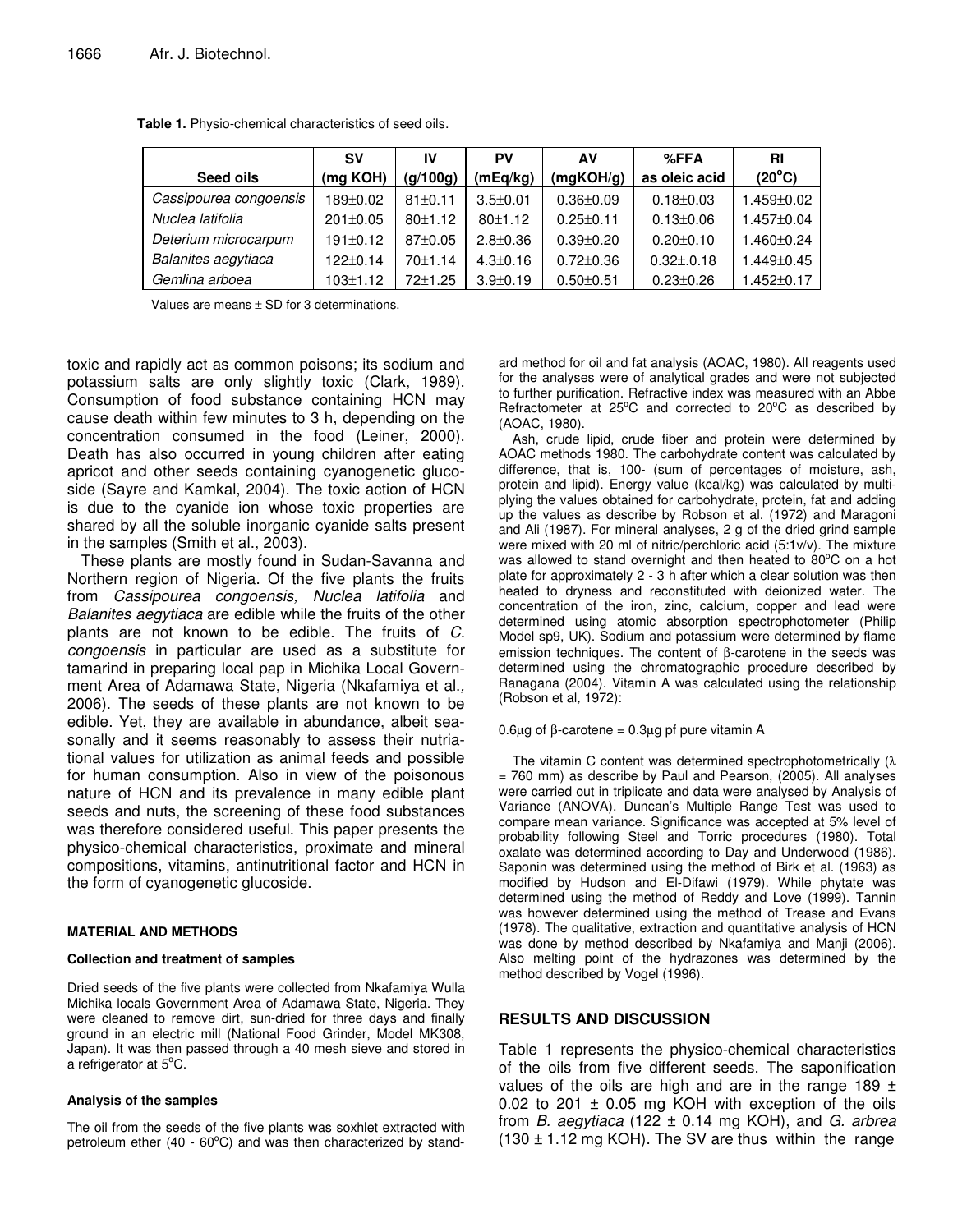| <b>Seed</b>      | Oil (%)       | Crude            | Crude            | Crude           | Carbohydrate     | Ash             | <b>Moisture</b> | Food energy |
|------------------|---------------|------------------|------------------|-----------------|------------------|-----------------|-----------------|-------------|
|                  |               | <b>Protein</b>   | lipid            | fiber           |                  |                 |                 | (kCal/kg)   |
| Cassipourea      | $28 + 1.01$   | $26.01 \pm 0.12$ | 12.91±0.07       | $6.57 \pm 0.18$ | $36.75 \pm 0.11$ | 36.75±0.11      | $7.50 \pm 0.03$ | 4436±1.04   |
| Congoensis       |               |                  |                  |                 |                  |                 |                 |             |
| Deterium         | $43+2.00$     | $7.2 \pm 0.14$   | $11.12 \pm 0.09$ | $5.21 \pm 0.17$ | 66.01±0.31       | $3.76 \pm 0.10$ | $4.51 \pm 0.15$ | 4448±0.57   |
| Microcarpum      |               |                  |                  |                 |                  |                 |                 |             |
| <b>Nuclea</b>    | $27 \pm 0.65$ | 22.32±1.00       | $12.11 \pm 0.36$ | $6.27 \pm 0.13$ | $30.00 \pm 0.01$ | $5.67 \pm 0.02$ | $6.00 + 0.12$   | 4337±1.12   |
| latifolia        |               |                  |                  |                 |                  |                 |                 |             |
| <b>Balanites</b> | $38+0.71$     | $30.41 \pm 0.07$ | $10.00 \pm 0.61$ | $4.55 \pm 0.13$ | $25.00 \pm 0.13$ | $0.59 + 0.11$   | $4.42 \pm 0.11$ | 4560±0.07   |
| Aegytiaca        |               |                  |                  |                 |                  |                 |                 |             |
| Gemlina          | 45±1.12       | $9.51 \pm 0.05$  | $10,25\pm0.16$   | $5.41 \pm 0.23$ | $62.00+0.51$     | $0.85 \pm 0.25$ | $5.26 \pm 0.22$ | 4446±0.09   |
| arboea           |               |                  |                  |                 |                  |                 |                 |             |

**Table 2.** Proximate composition (g/100 g dry weight) of seeds.

Values are means  $\pm$  SD for 3 determinations.

of some edible oils (Eromosele and Eromosele, 1993), such as palm oil (196 - 205), groundnut oil (188 - 190) and corn oil (187 - 196). The iodine values are not greater than 88 g/100 g with the lowest values of 70  $\pm$ 1.14 and 72 ± 1.25 g/100g for *B. aegytiaca* and *G. arborea,* respectively. However, the IV of the oils is comparable with those of groundnut oil (84 - 99), olive (79 - 90), caster oil (81 - 91) and thus may be classified as non-drying oils. The PV of the oils was relatively low  $(2.8 \pm 0.36$  to  $4.5 \pm 0.12$  mEq/kg) and was determined immediately after the extraction of the oils. This indicates that the oils have not gone bad (Magnus, 1992). The refractive index of the oils (1.449 - 1.460), are also within the range of some edible oils like cottonseeds and groundnut oils (Kamal and Kamal, 1992). The acid values of the oils are low and are in the range  $0.25 \pm 0.11 - 0.72$ ± 0.36 mgKOH/g. The corresponding percentage free fatty acids (%FFA as oleic acid) varies between  $0.13 \pm 1$  $0.06 - 0.32 \pm 0.18$ . The low AC and %FFA indicates that the oils may have long shelve life (Passera, 1981). Hence judging by the SV and AV the oils may be suitable for soap making.

The nutritional status of the seeds is presented in Table 2. Apart from *C. congoensis*, *B. aegytiaca* and *N. latifoloia* with edible mesocarp, there is no information regarding edibility of the seeds of all the plants. However, as can be seen in Table 2, the oil contents of the seeds are high and in the range 28 - 45% (w/w).

The crude protein content of the seeds of *C. congoensis, B. aegytiaca* and *N. latifolia* are corresponding higher and are comparable with values for cottonseeds  $(28.72 \pm 1.0)$  (Eka and Isbell, 1984), papaya  $(20)$ .49  $\pm$  0.79 for endosperm and 30.54  $\pm$  1.02 for the sarcotesta) (Passera, 1981), and shelled rubber seed (23.0) (Ukhum and Uwatse, 1988). The values for the crude protein in *Deterium microcarpum* and *G. aborea* are comparatively low but with correspondingly high protein values. The seeds have high food energy and can be used to supplement the daily energy intake of the consumers of their food products. Admittedly, none of the seeds can yet be considered safe for consumption since the toxicity levels for the seeds are yet to be established. However, the nutritional status of the seeds, based on the parameters in Table 2, seems to suggest that the seeds may be adequate for formulating animal feeds.

The mineral compositions of the seeds are listed in Table 3. Iron and zinc are among the essential elements for humans and their daily requirements for adult are 15 and 18 mg, respectively (Kampali and Pali, 2004). Though the level of iron and zinc are low in the seeds, they could contribute partially to the overall daily intake of these elements.

The levels of vitamin A and C in the seeds are also shown in Table 3. The vitamin C content is high in *C. congoensis* and low in the other seeds. The low values are comparable with that of groundnut (9.8 mg/100 g) (Barminas et al., 1998). Vitamin A content of the seeds is also low, though it can however help to alleviate symptoms of vitamin A deficiency.

Table 4 showed the results of antinutrients present in the seeds. However the levels of antinutrients in the analysed seeds are low to significantly interfere with nutrients utilization. They are below the established toxic level.

Table 5 presents a qualitative determination of cyanogenetic glucoside and melting point of the hydrazones in different samples. All the samples contain cyanogenetic glucoside are indicated by positive sign (+) and the results of the melting points of all the samples indicate that benzaldehyde is present, which is the hydrolysed product of amygdalin with melting point of 237°C (Vogel, 1996).

Table 6 present the concentration of benzaldehyde in mg per 100 g of dried sample, determined by the use of UV calibration curve of pure benzaldehyde. *G. arborea* has the highest concentration (1.98  $\pm$  0.05 mg/100g) and *D. microcarpum* has the lowest (1.00 ± 0.20). The concentration of HCN in various samples in mg per 100 g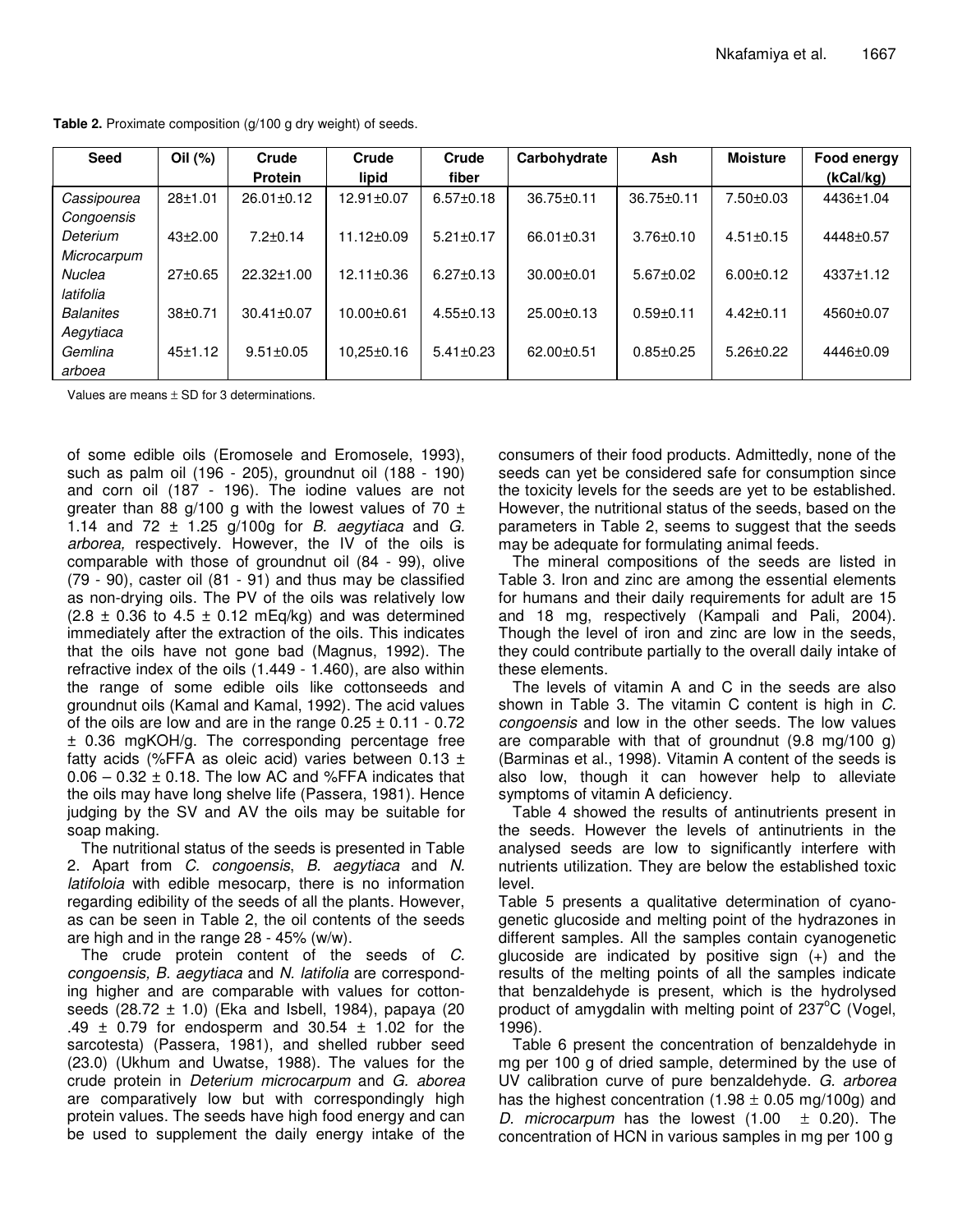| <b>Seed</b>      | Ca             | Na              | κ          | Zn              | Cu               | <b>Fe</b>       | Pb  | Vitamin A       | Vitamin C       |
|------------------|----------------|-----------------|------------|-----------------|------------------|-----------------|-----|-----------------|-----------------|
| Cassipourea      | $100+0.27$     | $4.91 \pm 0.02$ | 275±0.99   | 7.01±0.67       | 13.00±1.15       | $6.69 \pm 0.02$ | nil | $4.50 \pm 0.28$ | 310±0.21        |
| Congoensis       |                |                 |            |                 |                  |                 |     |                 |                 |
| Deterium         | 117±1.47       | $5.17 \pm 0.18$ | $220+2.11$ | $4.47 \pm 0.17$ | 14.01±0.21       | $5.45 \pm 0.08$ | nil | $5.10 \pm 1.21$ | $7.21 \pm 1.22$ |
| Microcarpum      |                |                 |            |                 |                  |                 |     |                 |                 |
| Nuclea           | $107+2.41$     | $8.11 \pm 0.19$ | 140±0.12   | $5.60 \pm 1.10$ | 12.00±0.27       | $8.71 \pm 0.03$ | nil | $6.02 \pm 0.77$ | $5.67 \pm 0.23$ |
| latifolia        |                |                 |            |                 |                  |                 |     |                 |                 |
| <b>Balanites</b> | $115 \pm 0.71$ | $6.03 \pm 2.00$ | 157±2.12   | $8.60 \pm 0.30$ | $16.21 \pm 0.17$ | $7.15 \pm 0.61$ | nil | $5.71 \pm 0.45$ | $4.98 \pm 0.14$ |
| Aegytiaca        |                |                 |            |                 |                  |                 |     |                 |                 |
| Gemlina          | 117±0.89       | $7.11 \pm 0.13$ | 189±0.25   | $6.67 \pm 0.38$ | 17.25±0.05       | $7.26 \pm 0.08$ | nil | $7.18 \pm 0.35$ | $6.71 \pm 0.14$ |
| arboea           |                |                 |            |                 |                  |                 |     |                 |                 |

**Table 3.** Mineral composition (mg/100g dry weight) of seeds.

Values are means  $\pm$  SD for 3 determinations.

**Table 4.** Oxalate, pyhtate, saponin and tannin content (%) of the seeds.

| <b>Seed</b>            | <b>Oxalate</b>   | <b>Pyhtate</b>  | Saponin         | <b>Tannin</b>   |
|------------------------|------------------|-----------------|-----------------|-----------------|
| Cassipourea congoensis | $10.21 \pm 1.11$ | $2.00 \pm 0.14$ | 7.17±0.18       | $2.84 \pm 0.12$ |
| Deterium microcarpum   | $9.05 \pm 0.16$  | $1.90 \pm 0.67$ | $7.00 \pm 1.12$ | $2.91 \pm 0.52$ |
| Nuclea latifolia       | 10.15±0.13       | $2.15 \pm 0.21$ | $7.10 \pm 0.68$ | $2.15 \pm 0.41$ |
| Balanites aegytiaca    | $10.01 \pm 0.12$ | $2.18 \pm 0.14$ | $7.15 \pm 0.15$ | $2.00 \pm 0.27$ |
| Gemlina arboea         | $9.16 \pm 0.13$  | $1.97 \pm 0.16$ | $6.98 \pm 0.71$ | $2.34 \pm 0.78$ |

Values are means  $\pm$  SD for 3 determinations.

**Table 5.** Qualitaive determination of cyanogenetic glucoside.

| Seed                   | <b>Observation</b> | <b>Melting point</b> |
|------------------------|--------------------|----------------------|
| Cassipourea congoensis |                    | $237.00 \pm 0.22$    |
| Deterium microcarpum   |                    | $239.00 \pm 2.01$    |
| Nuclea latifolia       |                    | $234.01 \pm 0.76$    |
| Balanites aegytiaca    |                    | 233, 00 $\pm$ 0.18   |
| Gemlina arboea         |                    | $233.06 \pm 0.29$    |

Values are means  $\pm$  SD for 3 determinations.

of dried sample are also listed in Table 6. *G. arborea* has the highest concentration of  $3.75 \pm 0.02$  mg and *D*. *microcarpum* 2.51  $\pm$  0.31mg with the least. The results indicate presence of the HCN in the form of cyanogenetic glycoside is very much below the threshold level of 60 mg per day in adult (Monago and Akhidue, 2002).

The IR spectra of the samples fall within the range of 2280-2200  $cm^{-1}$  (due to C=N) absorption band, which confirms the present of the cyanide. Hydrocyanic acid poisoning occurs in most countries because of the occurrence of plants, which contain toxic quantities of cyanide. When consumed in large amounts, the affected men and animals may die (Coop and Balkely, 1994). In man, cyanide poisoning can be treated by producing a high concentration of methemoglobin (Hb-Fe<sup>3+</sup>) by administration of nitrite.

$$
Hb\text{-Fe}^{2+} + \text{NaNO}_2 \longrightarrow Hb\text{-Fe}^{3+} \text{ (Louis, 1995)}.
$$

Methemoglobin competes with cytochrome oxidant (Cyt-Fe<sup>3+</sup>) for cyanide ion. The concentration gradient favours methemoglobin; cyanomethemoglobin (Fe-FeCN) is formed and cytochrome oxidase is restored (Lawrence, 1993).

$$
Hb\text{-}Fe^{3+} + Cyt\text{-}FeCN \longrightarrow Hb\text{-}FeCN + Cyt\text{-}Fe^{3+}
$$

Actual detoxication is then achieved by administration of thiosulphate which under the influence of sulfurtransferase reacts with cyanide to form thiocyanate(SCN) a relatively non-toxic substance readily excreted in the urine.

$$
Na2S2O3 + CN- SCN 0 \n
$$
SCN \times \text{0}
$$
 \n
$$
SCN + Na2SO3
$$
$$

In animals the treatment is achieved through intravenous injection of a mixture of sodium nitrite and sodium thiosulphate (Sharman, 1989). The dose rate is 3 g of sodium nitrite and 15 g sodium thiosulphate in 200 g of water for cattle; for sheep 1g of sodium nitrite and 2.5 g of sodium thiosulphate in 50 g of water. Treatment may have to be repeated because of further liberation of HCN.

In conclusion, analyses of the seed oils indicate that